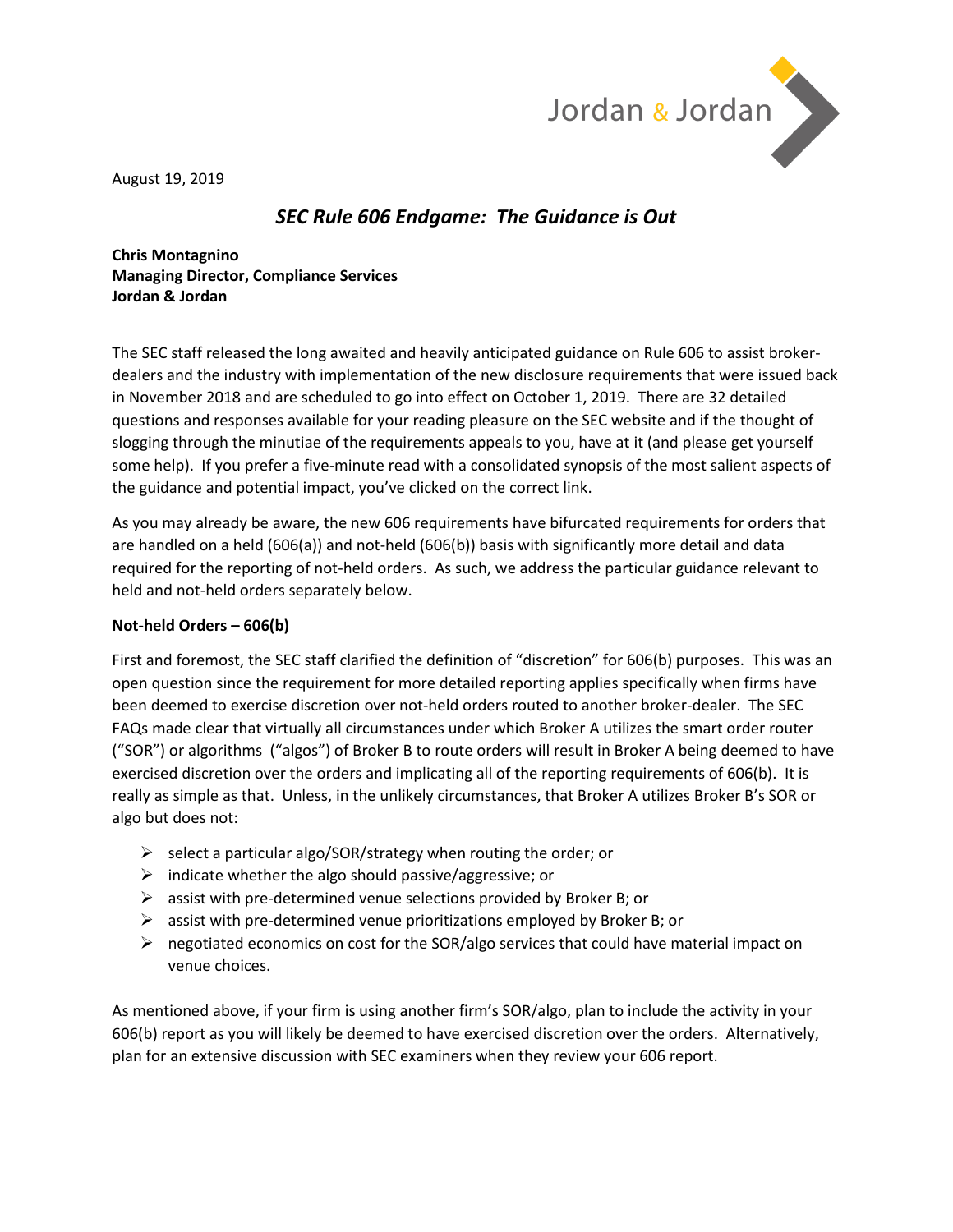## Jordan & Jordan



Next is the question of what venues to include on your 606(b) report. The answer is apparent now with the definition of discretion having been clarified. For those firms utilizing the SOR/algos of another firm, the SEC staff's expectation is that such firms will not only report the SOR/algo firms as venues but will also include the venues to which the SOR/algo firms subsequently routed their orders. I will give you a minute to go back and read that again. No, that was not a misprint or misinterpretation. That means two levels of venues on your 606(b). Consider this example: Broker A routes an order to Broker B and utilizes Broker B's SOR/algo (thus is deemed to have exercised discretion). Broker B then routes child orders to Broker C and Exchange D. The SEC staff expect Broker A to list Broker B, Broker C and Exchange D as venues on its 606(b) report and denote if the venue is a primary route, secondary route or execution venue. But what is not clear from the FAQs is precisely what information should be reported against what type of venue? Should the ultimate execution information be captured and reported against all venues thereby creating duplication within the report? And what does this mean practically for Broker A and Broker B? Broker B is going to have to provide a bit more information to Broker A than it does today (in many cases) in order for Broker A to fulfill its 606(b) obligations. Either that or compile the necessary statistics and pass those back to Broker A. This means you SOR/algo providing firms. I know what you're thinking, this was supposed to be the concise version. Trust me, this is critical detail as it has implications elsewhere in the 606(b) report with regard to fee and rebate reporting.

Speaking of fees and rebates, the new 606(b) requirements mandate that firms provide the average net fees/rebates paid to or received from a particular venue during the reporting period, as well as the specific fee/rebate average attributable to orders providing or taking liquidity. Given that we now know the expectations concerning discretion and venues, how are firms to distinguish fees/rebates amongst the various types of venues? The answer is that firms must do the following:

- $\triangleright$  associate any commission-related costs paid to their SOR/algo partners with such venues as primary routing venues on the 606(b) report; and
- $\triangleright$  associate any exchange fees passed back to them by their SOR/algo partners with the exchange venues listed on their 606(b) report as execution venues.

For further clarity, in a cost-plus arrangement between Broker A and Broker B, Broker B must pass back to Broker A specific detail on commissions per transaction and exchange fees/rebates per transaction such that Broker A can take that detail, aggregate it and report it against the appropriate venues on its 606(b) report. Again, what does this mean practically to our Broker A and Broker B? Broker B has some work to do (potentially) to provide the explicit detail on a per transaction basis to Broker A regarding commission/fees as well as pass back any client/order ID detail so that Broker A may associate the detail to particular clients (or alternatively compile the statistics on a client or order ID basis and pass it back). Broker A or Broker A's vendor must develop processes to take in the additional data, perform the necessary calculations and report the information upon request by the client.

Finally, the FAQs provided answers to certain data specific questions around the liquidity aspects of the reporting requirements and orders that are further routable. The SEC staff confirmed that there can be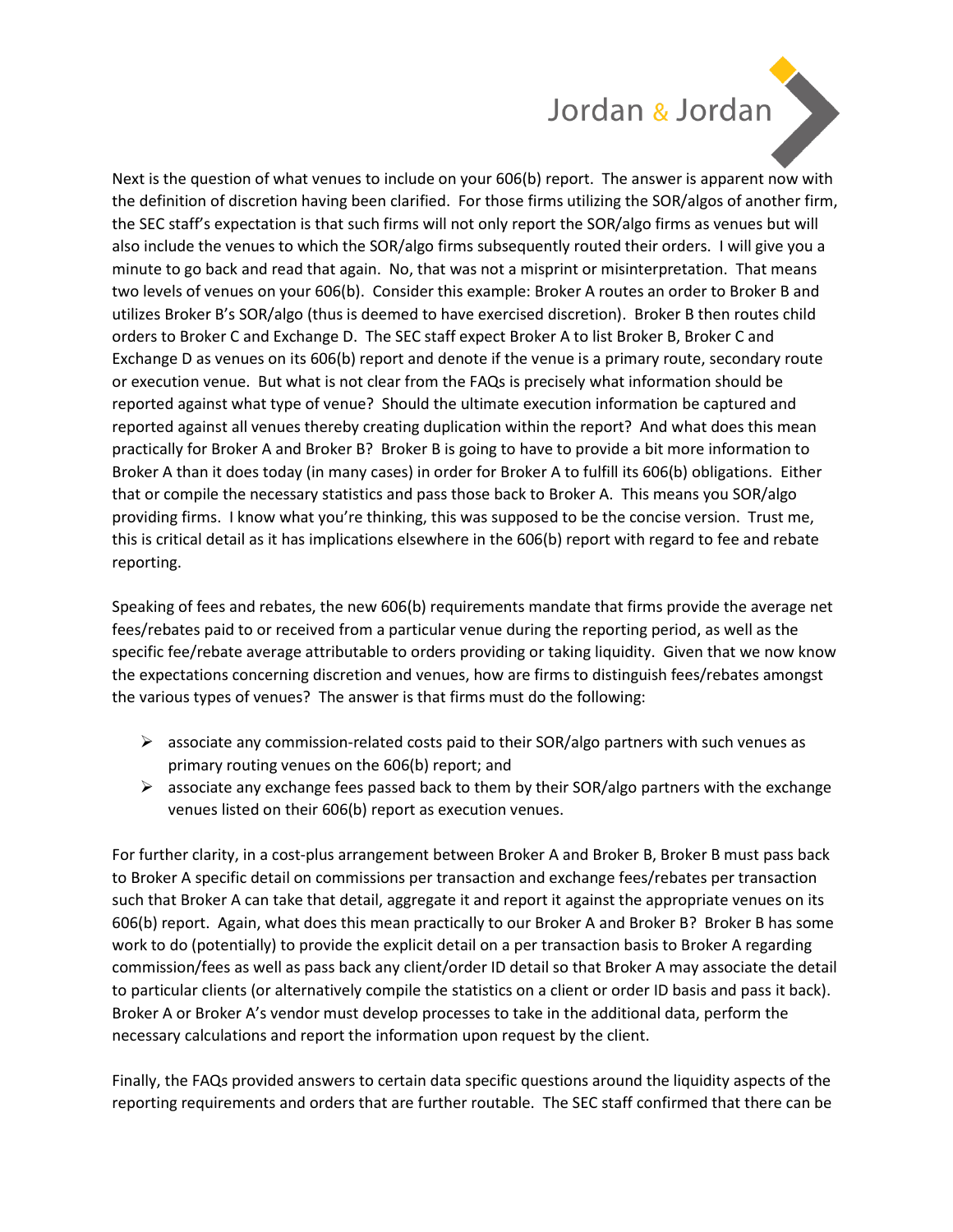# Jordan & Jordan



### **Held Orders – 606(a)**

The most crucial aspect of the guidance related to held orders concerns the definition of venue. The FAQs indicate that an entity is considered a venue for 606(a) purposes only if that entity executes orders. So, if orders are routed by Broker A to an agency broker-dealer that does not execute orders, Broker A would not list the agency broker-dealer as a venue in its 606(a) report. However, Broker A is not entirely off the hook in this scenario. Why not, you ask? In short, because the guidance says so. The FAQs indicate that Broker A still has the reporting responsibility even though the agency broker dealer is not a venue. Under these circumstances, Broker A would disclose the relationship with the agency broker dealer on the 606(a) report, including any payment for order flow, transaction fees, etc. Broker A could also separately contract with the agency broker-dealer to incorporate the 606(a) information from their report into Broker A's report to satisfy Broker A's obligations under 606(a). Oh, and Broker A would have to examine the agency broker dealer's report to confirm it does not have reason to believe that it materially misrepresents the order routing practices. Good times, right? Couple of issues/questions with this:

- ✓ Why must the agency broker dealer be referenced on Broker A's report if it is not considered a venue under the Rule 606(a) definition of venue?
- $\checkmark$  What if Broker A routes to Broker B and Broker B is a firm that does execute orders but did not execute any of the orders routed it by Broker A. How is Broker B treated on Broker A's 606(a) and what information must be disclosed?
- $\checkmark$  The agency broker dealer may only have other broker dealers as clients and thus no obligation to generate a 606(a) report.
- $\checkmark$  Broker A could not make any reasonable determination as to the representation of the order routing practices of the agency broker dealer without the underlying order routing data which is not available to Broker A.

Further clarity is needed on these questions to ensure accurate and consistent reporting across the industry.

Additional FAQs on held orders confirmed that marketability of limit orders is to be determined at the time of routing to the venue, not at the time of order receipt. With respect to options, consolidators can be considered a venue of execution and the criteria required to be reported under 606(a) would pertain directly to the relationship with the consolidator.